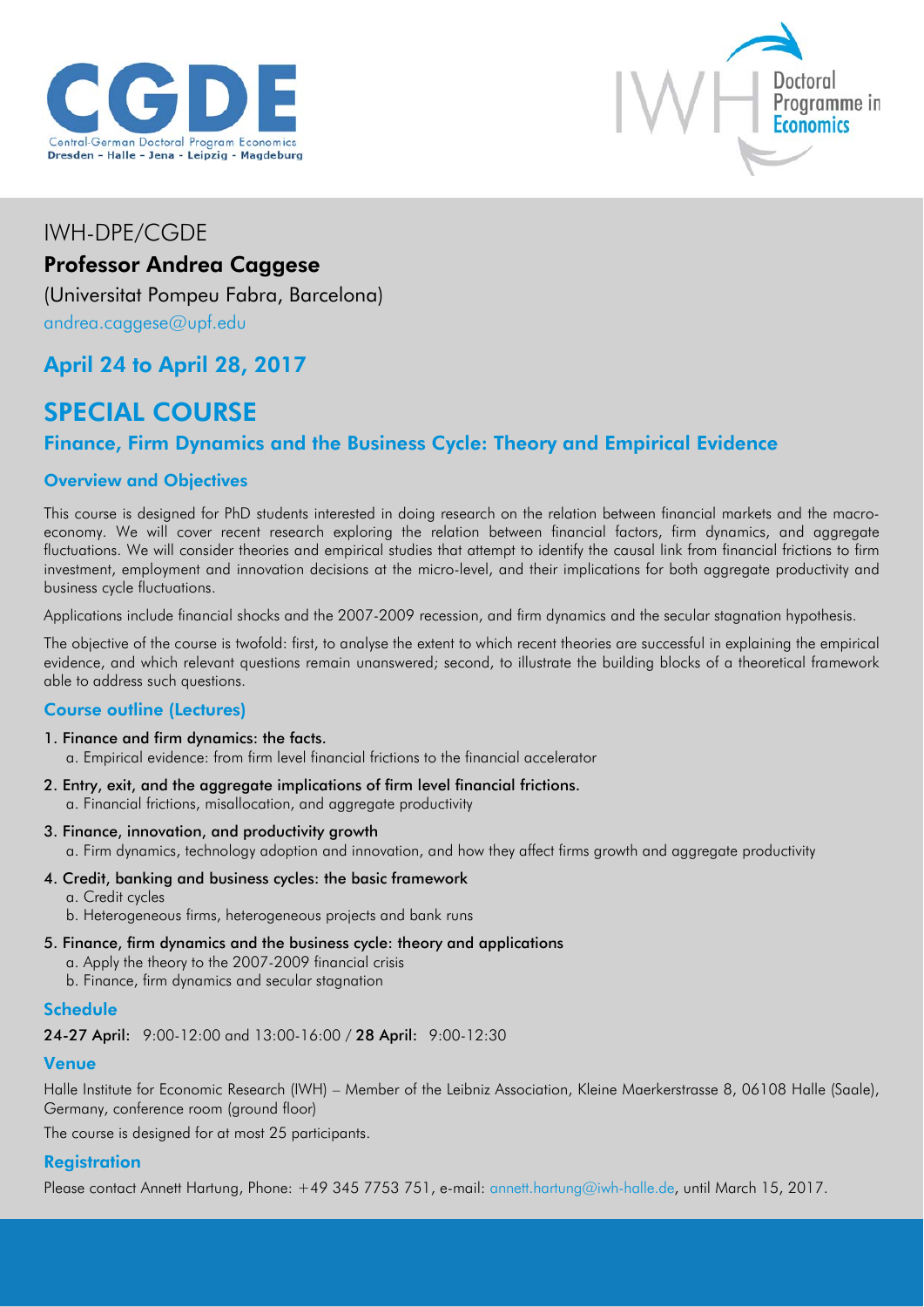## Required Activities

#### Monday 24/4

09:00-12:00: Lecture 1

13:00-16:00: Complete lecture 1 (If needed) and Practice session 1 (Problem set on an empirical dataset on STATA)

#### Tuesday 25/4

09:00-12:00: Lecture 2

13:00-16:00: Complete lecture 2 (If needed) and Practice session 2 (Problem set on an empirical dataset on STATA)

#### Wednesday 26/4

09:00-12:00: Lecture 3 13:00-1600: Complete lecture 3 (If needed) and Practice session 3 (Problem set on Matlab, code on firm dynamics)

#### Thursday 27/4

| 09:00-12:00: Lecture 4 |                                                                                                                      |
|------------------------|----------------------------------------------------------------------------------------------------------------------|
|                        | 13:00-16:00: Complete lecture 4 (If needed) and Practice session 4 (Problem set on Maltab, code on firm dynamics and |
|                        | uncertainty shocks)                                                                                                  |

#### Friday 28/4

09:00-12:30: Lecture 5

Lecture notes will be provided 2 weeks in advance. The material for the practice sessons will be provided before the start of the course. Below, references are separately listed for each topic. References denoted with \* are the most relevant ones, and having a look at them in advance is useful to better follow the lectures.

## List of References

#### 1) Finance and firm dynamics: the facts

#### Main Papers

- \* Almeida, H., Campello, M., Laranjeira, B., Weisbenner, S. 2012. Corporate Debt Maturity and the Real Effects of the 2007 Credit Crisis. Critical Finance Review, 1: 3-58.
- \* Braun, M, and B. Larrain, 2005, Finance and the Business Cycle: International, Inter-Industry Evidence, The Journal of Finance, Vol. 60, No. 3, pp. 1097-1128.
- \* Farre-Mensa, Joan, and Alexander Ljungqvist. "Do Measures of Financial Constraints Measure Financial Constraints?" Review of Financial Studies 29, no. 2 (February 2016): 271–308.
- Campello, M., J. Graham, C.R. Harvey, 2010."The Real Effects of Financial Constraints: Evidence from a Financial Crisis", Journal of Financial Economics, Volume 97, Issue 3, September 2010, Pages 470–487.
- \* Chodorow-Reich, G. (2014). The Employment Effects of Credit Market Disruptions: Firmlevel Evidence from the 2008–9 Financial Crisis. The Quarterly Journal of Economics, 129(1), 1-59.
- Dell'Ariccia, Giovanni, Detragiache, Enrica, and Rajan, Raghuram, 2008, "The real effect of banking crises," Journal of Financial Intermediation, Elsevier, vol. 17(1), pages 89-112. Additional Readings
- Kroszner, Randall S. & Laeven, Luc & Klingebiel, Daniela, 2007, "Banking crises, financial dependence, and growth," Journal of Financial Economics, Elsevier, vol. 84(1), pages 187-228, April.

## **Other Papers**

- Almeida, Heitor, Murillo Campello, and Michael Weisbach, 2004, The cash flow sensitivity of cash, Journal of Finance 59, 1777–1804.
- Bernanke, Ben, Gertler, Mark, and Gilchrist, Simon, 1996. "The Financial Accelerator and the Flight to Quality", The Review of Economics and Statistics, MIT Press, vol. 78(1), pages 1-15, February.
- Caggese, A., 2007, Testing Financing Constraints on Firm Investment Using Variable Capital, Journal of Financial Economics n.86, December 2007, 683-723.
- Caggese, A., Metzger, D., and V. Cunat, 2016, "Firing the Wrong Workers: Financing Constraints and Labor Misallocation", Working Paper.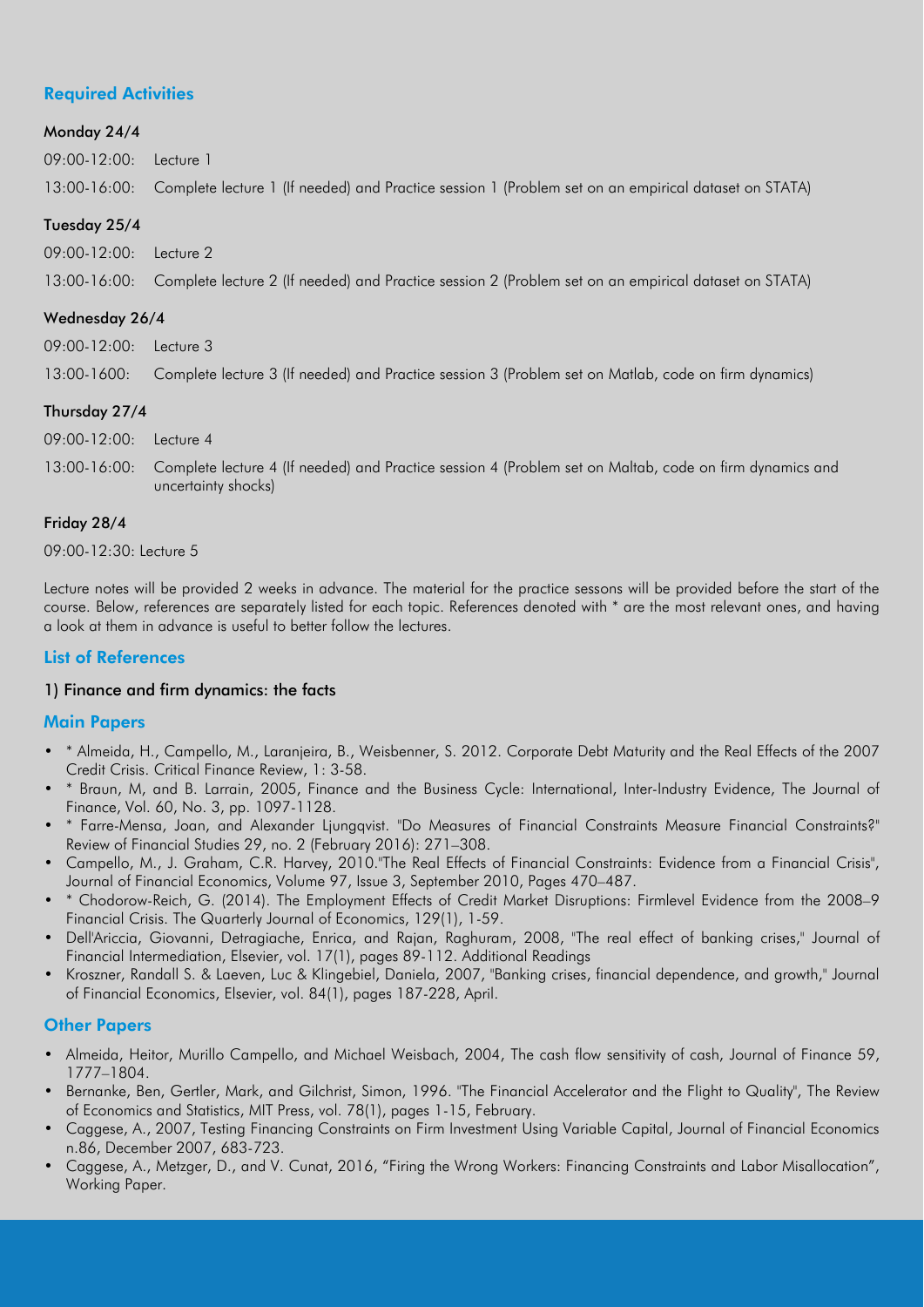- Fazzari, Steven M., R. Glenn Hubbard, and Bruce C. Petersen, 1988, Financing constraints and corporate investment, Brookings Papers on Economic Activity.
- Hadlock, Charles J., and Joshua R. Pierce, 2010, New evidence on measuring financial constraints: Moving beyond the KZ Index, Review of Financial Studies 23, 1909–1940.
- Kaplan, Steven N., and Luigi Zingales, 1997, Do investment-cash flow sensitivities provide useful measures of financing constraints?, Quarterly Journal of Economics 115, 707–712.
- Rodano, Serrano-Velarde, and E. Tarantino, 2016, Lending Standards over the Cycle, Working Paper.

#### 2) Entry, exit, and the aggregate implications of firm level financial frictions.

#### Main Papers

- \* Buera, Francisco J., Joseph P. Kaboski, and Yongseok Shin. 2011. "Finance and Development: A Tale of Two Sectors." American Economic Review, 101(5).
- \* Cabral, Luís M B, and José Mata. 2003. "On the Evolution of the Firm Size Distribution: Facts and Theory." American Economic Review, 93(4): 1075-1090.
- Caggese, A., and V. Cuñat, 2013, "Financing Constraints, Firm Dynamics, Export Decisions, and Aggregate Productivity", Review of Economic Dynamics, Special Issue on Misallocation and Productivity, edited by Diego Restuccia & Richard Rogerson, vol. 16(1), pages 177-193, January 2013.
- \* G. Clementi, H. Hopenyain, A Theory of Financing Constraints and Firm Dynamics, Quarterly Journal of Economics, Volume 121, Issue 1, February 2006, pages 229-265
- \* Hsieh, C. and P.J. Klenow (2009). "Misallocation and Manufacturing TFP in China and India", The Quarterly Journal of Economics 124, 1403-1448.
- \* Jermann, Urban J. & Quadrini, Vincenzo, 2007. "Stock market boom and the productivity gains of the 1990s," Journal of Monetary Economics, Elsevier, vol. 54(2), pages 413-432, March.

#### **Other Papers**

- Buera, Francisco J. and Benjamin Moll. 2015. "Aggregate Implications of a Credit Crunch: The Importance of Heterogeneity." American Economic Journal: Macroeconomics, 7(3): 1-42.
- Francisco Buera, Yongseok Shin, 2011, Self-Insurance vs. Self-Financing: A Welfare Analysis of the Persistence of Shocks", Journal of Economic Theory, 2011.
- Simon Gilchrist, Jae Sim and Egon Zakrajsek, 2013, "Misallocation and Financial Frictions: Some Direct Evidence from the Dispersion in Borrowing Costs'', Review of Economic Dynamcis, January 2013.
- Manova, K., 2013, Credit Constraints, Heterogeneous Firms, and International Trade, Review of Economic Studies 80, p.711-744.
- Moll, Benjamin. 2014. "Productivity Losses from Financial Frictions: Can Self-Financing Undo Capital Misallocation?" American Economic Review, 104(10): 3186-3221.
- Oberfield, Ezra, 2013. Productivity and misallocation during a crisis: Evidence from the Chilean crisis of 1982. Review of Economic Dynamics 16 (1), 100–119.
- Klette, T. J. and S. Kortum (2004). Innovating Firms and Aggregate Innovation. Journal of Political Economy, 112, 986- 1018.
- Syverson, C., 2011, What Determines Productivity?, Journal of Economic Literature 2011, 49:2, 326–365.

#### 3) Finance, innovation, and productivity growth

#### Main Papers

- \* Caggese, A., 2016, "Financing Constraints, Radical versus Incremental Innovation, and Aggregate productivity", CREI working paper.
- \* Midrigan, Virgiliu, and Daniel Yi Xu. 2014. "Finance and Misallocation: Evidence from Plant-Level Data." American Economic Review, 104(2): 422-58
- \*Hsieh, Chang-Tai and Klenow, Peter J., 2014, The Life Cycle of Plants in India and Mexico, Quarterly Journal of Economics, Vol. 129, Issue 3

## Other Papers

- Acemoglu, D., U. Akcigit, N. Bloom, and W. R. Kerr (2013). Innovation, Reallocation and Growth. National Bureau of Economic Research WP 18993.
- Daron Acemoglu, Ufuk Akcigit, Murat Alp Celik, 2014, Young, Restless and Creative: Openness to Disruption and Creative Innovations, NBER Working Paper No. 19894
- Ufuk Akcigit, William R. Kerr, 2010, Growth Through Heterogeneous Innovations, NBER Working Paper No. 16443